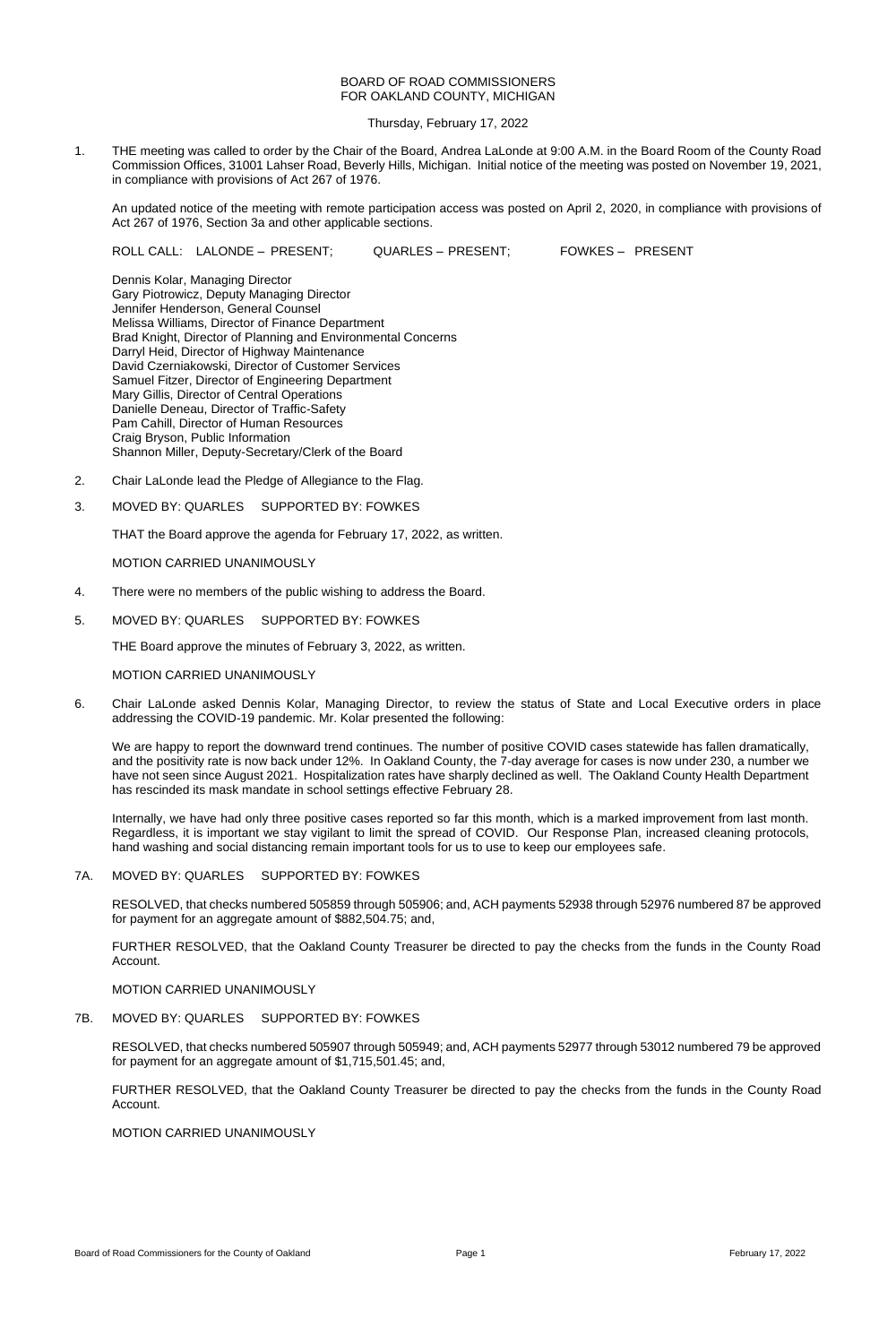## 8. MOVED BY: QUARLES SUPPORTED BY: FOWKES

THAT Permits applications issued by the Road Commission for Oakland County, Customer Service Department, be approved and become effective on the date issued:

| 62921 | hrough | 62968 | <b>Construction Permits</b> |
|-------|--------|-------|-----------------------------|
| 0030  | hrough | 0055  | <b>Driveway Permits</b>     |

#### MOTION CARRIED UNANIMOUSLY

### 9. MOVED BY: QUARLES SUPPORTED BY: FOWKES

WHEREAS, this Board has received a petition in accordance with 1909 PA 283, as amended, being MCLA 224.18, MSA 9.118, for the absolute abandonment and discontinuance of a portion of Marylestone Drive, originally platted as Union Lake Drive, within "Dewey Beach Sub-Division" in West Bloomfield Township, which is under the jurisdiction and control of this Board; and

WHEREAS, Marylestone Drive, originally platted as Union Lake Drive, was dedicated to the use of the public within "Dewey Beach Sub-Division" in West Bloomfield Township"; and

WHEREAS, this Board accepted jurisdiction over Marylestone Drive, originally platted as Union Lake Drive, by resolution on February 10, 1941; and

WHEREAS, the Petition did not contain the signatures of the owners of record of all the lands abutting thereon as ascertained from the records in the Office of the Register of Deeds, and a public hearing was consequently held, at which time support and opposition was registered to said Petition; and

WHEREAS, this Board has considered the necessity and advisability of absolutely abandoning and discontinuing a portion of Marylestone Drive, pursuant to the petition, and a field inspection was conducted to view the premises described in the petition; and

WHEREAS, in determining the advisability of this abandonment in conformance with the statute, opposition was registered with respect to the subject petition; and

WHEREAS, there are buildings located along the portion of the public road sought to be abandoned which is on the land not owned by petitioner herein; and

NOW, THEREFORE, BE IT RESOLVED, that this Board hereby declares and determines that it is not in the best interest of the public to absolutely abandon and discontinue the following described public road:

Being described as a part of Marylestone Drive (Platted as Union Lake Drive) (50 feet wide) of Dewey Beach Sub-Division of part of the Northeast 1/4 of Section 6, Town 2 North, Range 9 East, West Bloomfield Township, Oakland County, Michigan, as recorded in Liber 10 of Plats, on Page 38, Oakland County Records, and being more particularly described as that part of Marylestone Drive that is located East of and adjacent to Lot 22 and is located West of and adjacent to Lot 35 and Lot 60, and is located South of and adjacent to Locklin Street (platted as Park Street) (50 feet wide) of said Dewey Beach Sub-Division.

### Sidwell No. - In Road

BE IT FURTHER RESOLVED that this Board denies the request for abandonment of the above-described public road.

MOTION CARRIED UNANIMOUSLY

### 10. MOVED BY: QUARLES SUPPORTED BY: FOWKES

WHEREAS, this Board is in the process of reconstructing 14 Mile Road in the City of Troy, County of Oakland, State of Michigan, being Road Commission Project Number 55031 ("Project");

WHEREAS, 14 Mile Road in the City of Troy is a county primary road under the jurisdiction and control of the Board;

WHEREAS, the Project requires the acquisition of a temporary easement ("Temporary Easement") over a parcel of land

("Property") that is known as Parcel Number 56, part of Tax Parcel No. 20-36-476-038, and commonly known as 1835-1837 E. 14 Mile Road. The Property is more particularly described in the records of this Board's Engineering Department, with said description being incorporated by reference herein;

WHEREAS, Carl Bradley, State Certified General Appraiser, has prepared an appraisal report, dated December 7, 2021, estimating the just compensation for the Temporary Easement to be \$221.00;

WHEREAS, the owner has executed a Temporary Easement in the amount of \$221.00. This amount is equal to the estimated just compensation;

WHEREAS, the Property has the following record ownership and parties in interest:

Maple Commerce Center II, L.L.C. 19223 Merriman Road Livonia, MI 48152

WHEREAS, the Board has reviewed the relevant materials regarding the Property and is otherwise informed about the subject matter;

Board of Road Commissioners for the County of Oakland **Page 2** Page 2 February 17, 2022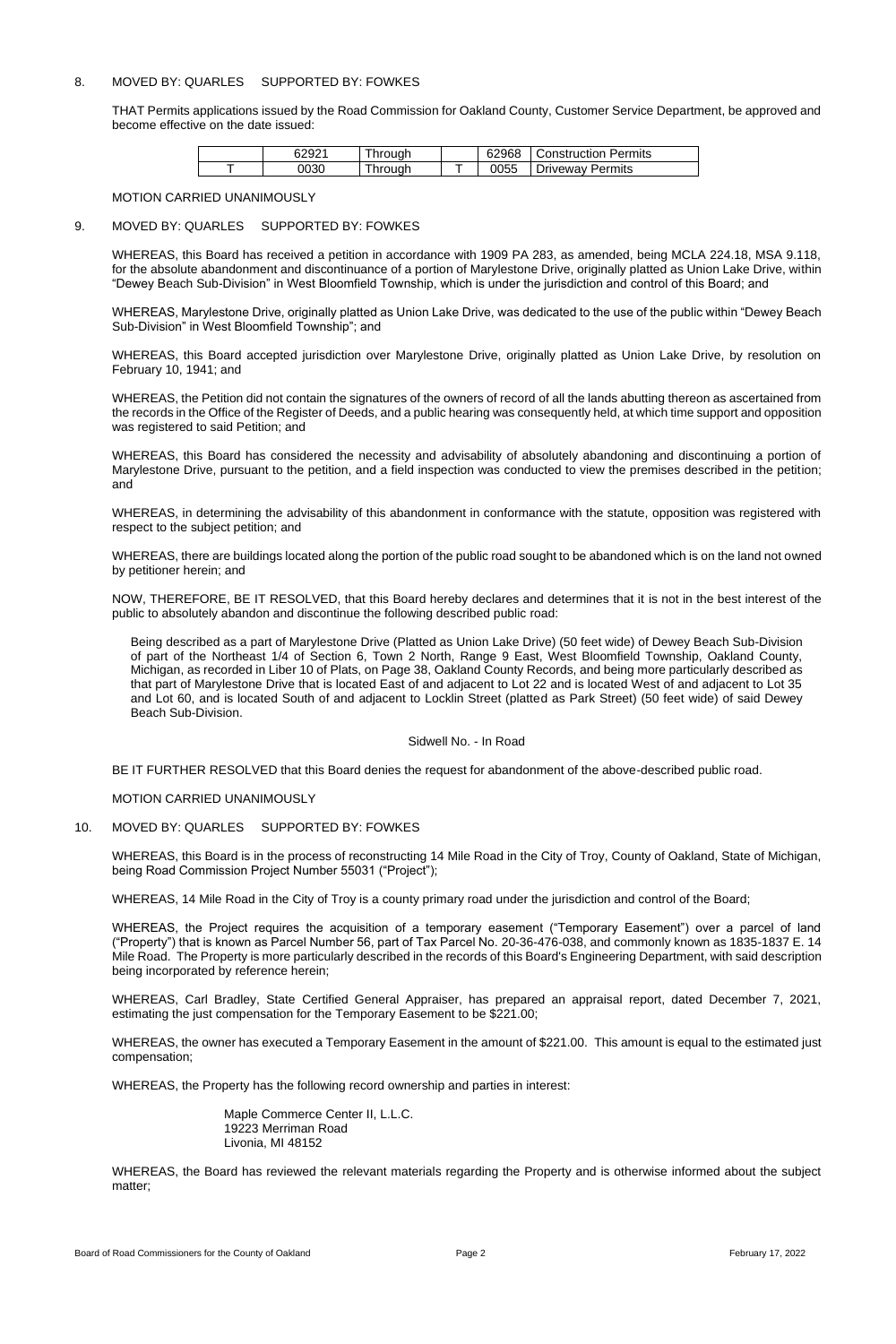NOW, THEREFORE, BE IT RESOLVED this Board hereby approves the Temporary Easement, as proposed, over the Property, and the Board authorizes payment of \$221.00 to the owners and parties in interest in exchange for the conveyance. The Board further authorizes the Right of Way Division to complete the transaction and record the necessary documents with the Oakland County Register of Deeds.

MOTION CARRIED UNANIMOUSLY

## 11. MOVED BY: QUARLES SUPPORTED BY: FOWKES

WHEREAS, this Board has determined that it is necessary to acquire a certain highway easement and temporary easement in the City of Novi, for public purposes in conjunction with the reconstruction of Ten Mile Road, Project No. 55601, which is under the jurisdiction of this Board; and

WHEREAS, this Board has determined that it must take said lands, referred to as a certain highway easement and temporary easement over Parcel No. 24, whose known parties in interest are Warren S. Jocz, Ann Marie F. Jocz, and Michigan Bell Telephone Co., without the consent of said parties in interest; and

WHEREAS, this Board is authorized to institute condemnation proceedings under 1966 PA 295, as amended, and 1980 PA 87, as amended, and to set the estimated just compensation for any lands taken for public purposes under the provisions of said Acts; and

WHEREAS, this Board, under date of January 6, 2022, did set the estimated just compensation for the highway easement and temporary easement over Parcel No. 24 at \$32,497.00;

WHEREAS, 1980 PA 87, as amended, directs the depositing of the estimated just compensation set by this Board with the County Treasurer, who is to set said sum apart and securely hold it until further Order of the Oakland County Circuit Court.

NOW, THEREFORE, BE IT RESOLVED that this Board does authorize the preparation of the necessary warrants in the sum of \$32,497.00 payable to the County Treasurer, to be deposited in accordance with the terms of 1980 PA 87, as amended, said sum to be set apart and securely held by the County Treasurer until further Order of the Oakland County Circuit Court.

BE IT FURTHER RESOLVED that the sum of \$32,497.00 held on deposit by the County Treasurer is the estimated just compensation for the highway easement and temporary easement over Parcel No. 24, for Warren S. Jocz, Ann Marie F. Jocz, and Michigan Bell Telephone Co., being the known parties in interest thereof, to be disbursed only in accordance with the requirements of 1980 PA 87, as amended.

BE IT FURTHER RESOLVED that the Board approves the Managing Director's assignment of this matter to the appropriate legal counsel to represent the Board in reference to the condemnation proceedings.

### MOTION CARRIED UNANIMOUSLY

### 12A. MOVED BY: QUARLES SUPPORTED BY: FOWKES

WHEREAS, the Shore Hill Drive structure (RCOC ID No. 0324B), east of Middlebelt Road, crossing Upper Long Lake Canal, Section 7, Charter Township of Bloomfield, Oakland County, Michigan is under the jurisdiction and control of this Board; and

WHEREAS, Section 631 of 1949 PA 300 (MCLA 257.631; MSA 9.2331) authorized this Board to conduct an investigation of any bridge, causeway, or viaduct that is under its jurisdiction; and

WHEREAS, this Board has conducted such an investigation of the Shore Hill Drive structure to determine what, if any, speed, and local restrictions should apply to same; and

WHEREAS, Section 631 of 1949 PA 300 directs this Board to determine and declare the maximum speed of vehicles or load which the structure can withstand and to cause or permit suitable signs stating that maximum speed and load limitations to be erected and maintained not more than 50 feet from each end of the structure, and also at a suitable distance from each end of the bridge to enable vehicles to take a different route, and

THEREFORE, BE IT RESOLVED; that this Board makes the finding and determination in accordance with Section 631 of 1949 PA 300:

| 1 Unit  | Single Truck or Bus                       | 23 Tons |
|---------|-------------------------------------------|---------|
| 2 Units | Truck & Trailer or Tractor & Semi-Trailer | 35 Tons |

3 Units Tractor, Semi-Trailer & Trailer 42 Tons

BE IT FURTHER RESOLVED that this Board directs that suitable signs stating the above maximum load limitations to be erected and maintained not more than 50 feet from each end of the structure, and also at a suitable distance from each end of the bridge to enable vehicles to take a different route.

MOTION CARRIED UNANIMOUSLY

# 12B. MOVED BY: QUARLES SUPPORTED BY: FOWKES

WHEREAS, the Granger Road structure (RCOC ID No. 0413B), south of Kent Road crossing the Kearsley Creek in Section 16, Charter Township of Brandon, Oakland County, Michigan is under the jurisdiction and control of this Board; and

WHEREAS, Section 631 of 1949 PA 300 (MCLA 257.631; MSA 9.2331) authorized this Board to conduct an investigation of any bridge, causeway, or viaduct that is under its jurisdiction; and

WHEREAS, this Board has conducted such an investigation of the Granger Road structure to determine what, if any, speed, and local restrictions should apply to same; and

Board of Road Commissioners for the County of Oakland **Page 3** Page 3 **February 17, 2022** February 17, 2022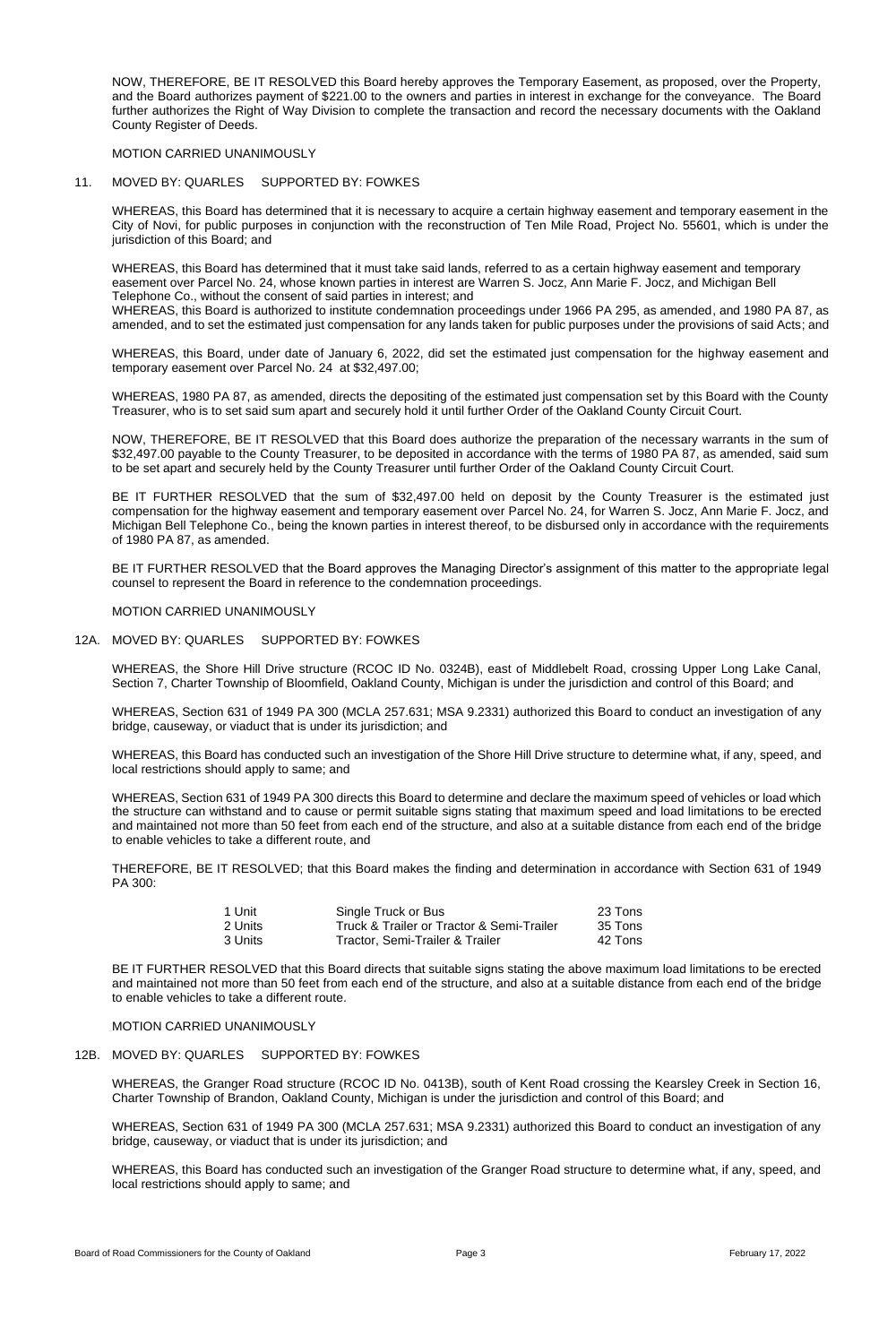WHEREAS, Section 631 of 1949 PA 300 directs this Board to determine and declare the maximum speed of vehicles or load which the structure can withstand and to cause or permit suitable signs stating that maximum speed and load limitations to be erected and maintained not more than 50 feet from each end of the structure, and also at a suitable distance from each end of the bridge to enable vehicles to take a different route, and

THEREFORE, BE IT RESOLVED; that this Board makes the finding and determination in accordance with Section 631 of 1949 PA 300:

| 1 Unit   | Single Truck or Bus                       | 36 Tons |
|----------|-------------------------------------------|---------|
| 2 Units. | Truck & Trailer or Tractor & Semi-Trailer | 55 Tons |
| 3 Units  | Tractor, Semi-Trailer & Trailer           | 65 Tons |

BE IT FURTHER RESOLVED that this Board directs that suitable signs stating the above maximum load limitations to be erected and maintained not more than 50 feet from each end of the structure, and also at a suitable distance from each end of the bridge to enable vehicles to take a different route.

### MOTION CARRIED UNANIMOUSLY

## 12C. MOVED BY: QUARLES SUPPORTED BY: FOWKES

WHEREAS, the Hummer Lake Road structure (RCOC ID No. 0423B), west of Sashabaw Road crossing the Kearsley Creek in Sections 10 and 15, Charter Township of Brandon, Oakland County, Michigan is under the jurisdiction and control of this Board; and

WHEREAS, Section 631 of 1949 PA 300 (MCLA 257.631; MSA 9.2331) authorized this Board to conduct an investigation of any bridge, causeway, or viaduct that is under its jurisdiction; and

WHEREAS, this Board has conducted such an investigation of the Hummer Lake Road structure to determine what, if any, speed, and local restrictions should apply to same; and

WHEREAS, Section 631 of 1949 PA 300 directs this Board to determine and declare the maximum speed of vehicles or load which the structure can withstand and to cause or permit suitable signs stating that maximum speed and load limitations to be erected and maintained not more than 50 feet from each end of the structure, and also at a suitable distance from each end of the bridge to enable vehicles to take a different route, and

THEREFORE, BE IT RESOLVED; that this Board makes the finding and determination in accordance with Section 631 of 1949 PA 300:

Maximum weight of vehicles which use such bridge or structure carrying Hummer Lake Road over Kearsley Creek shall be 25 Tons Gross Weight; and

BE IT FURTHER RESOLVED that this Board directs that suitable signs stating the above maximum load limitations to be erected and maintained not more than 50 feet from each end of the structure, and also at a suitable distance from each end of the bridge to enable vehicles to take a different route.

### MOTION CARRIED UNANIMOUSLY

### 12D. MOVED BY: QUARLES SUPPORTED BY: FOWKES

WHEREAS, the Gallagher Road structure (RCOC ID No. 1413B), west of Orion Road crossing the Tributary to the Paint Creek in Section 28, Charter Township of Oakland, Oakland County, Michigan is under the jurisdiction and control of this Board; and

WHEREAS, Section 631 of 1949 PA 300 (MCLA 257.631; MSA 9.2331) authorized this Board to conduct an investigation of any bridge, causeway, or viaduct that is under its jurisdiction; and

WHEREAS, this Board has conducted such an investigation of the Gallagher Road structure to determine what, if any, speed, and local restrictions should apply to same; and

WHEREAS, Section 631 of 1949 PA 300 directs this Board to determine and declare the maximum speed of vehicles or load which the structure can withstand and to cause or permit suitable signs stating that maximum speed and load limitations to be erected

and maintained not more than 50 feet from each end of the structure, and also at a suitable distance from each end of the bridge to enable vehicles to take a different route, and

THEREFORE, BE IT RESOLVED; that this Board makes the finding and determination in accordance with Section 631 of 1949 PA 300:

| 1 Unit  | Single Truck or Bus                       | 29 Tons |
|---------|-------------------------------------------|---------|
| 2 Units | Truck & Trailer or Tractor & Semi-Trailer | 44 Tons |
| 3 Units | Tractor, Semi-Trailer & Trailer           | 52 Tons |

BE IT FURTHER RESOLVED that this Board directs that suitable signs stating the above maximum load limitations to be erected and maintained not more than 50 feet from each end of the structure, and also at a suitable distance from each end of the bridge to enable vehicles to take a different route.

MOTION CARRIED UNANIMOUSLY

Board of Road Commissioners for the County of Oakland **Page 4** Page 4 **February 17, 2022** February 17, 2022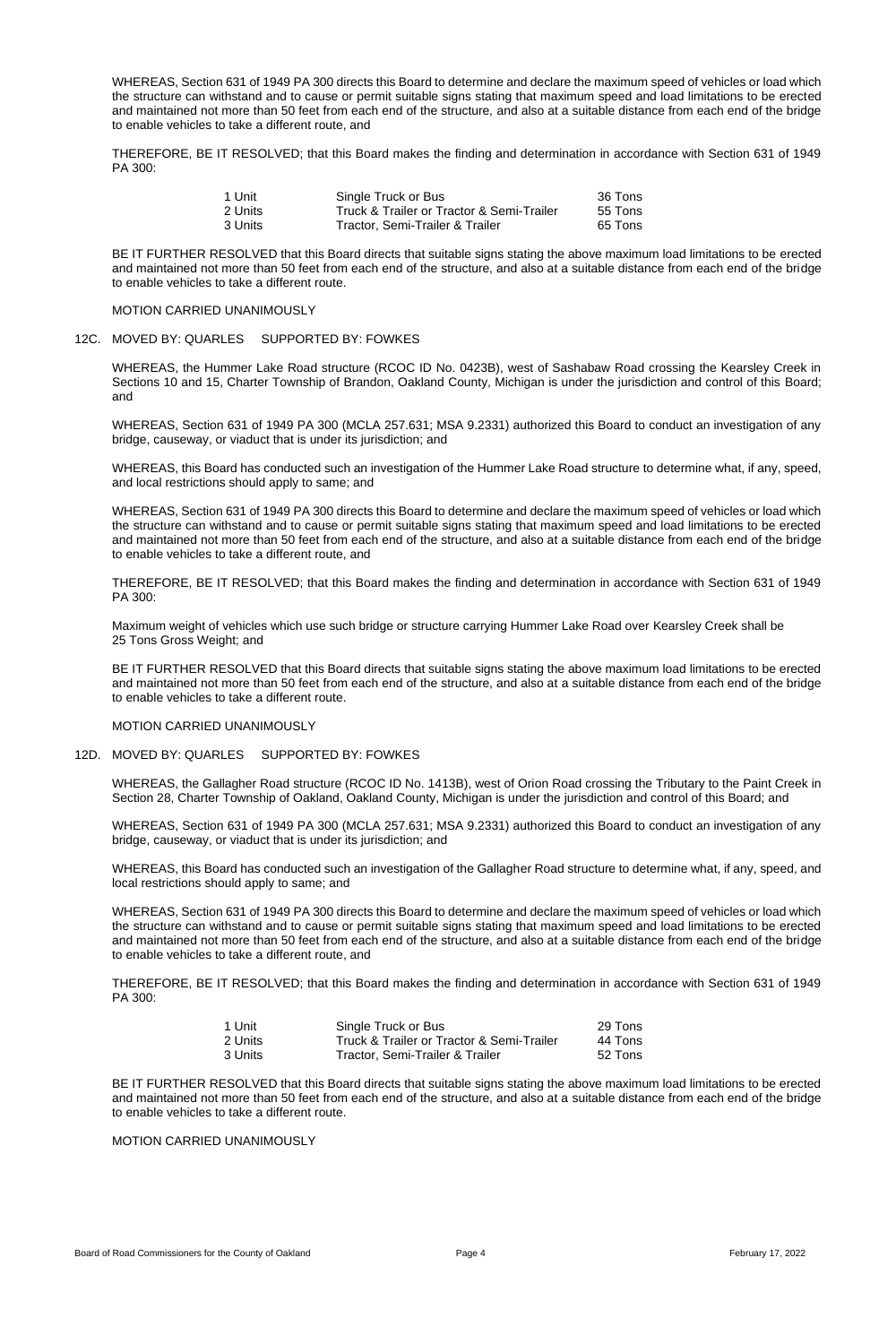### 12E. MOVED BY: QUARLES SUPPORTED BY: FOWKES

WHEREAS, the Shore Hill Drive structure (RCOC ID No. 2422B), east of Middlebelt Road crossing Upper Long Lake Canal in Section 12, Charter Township of West Bloomfield, Oakland County, Michigan is under the jurisdiction and control of this Board; and

WHEREAS, Section 631 of 1949 PA 300 (MCLA 257.631; MSA 9.2331) authorized this Board to conduct an investigation of any bridge, causeway, or viaduct that is under its jurisdiction; and

WHEREAS, this Board has conducted such an investigation of the Shore Hill Drive structure to determine what, if any, speed, and local restrictions should apply to same; and

WHEREAS, Section 631 of 1949 PA 300 directs this Board to determine and declare the maximum speed of vehicles or load which the structure can withstand and to cause or permit suitable signs stating that maximum speed and load limitations to be erected and maintained not more than 50 feet from each end of the structure, and also at a suitable distance from each end of the bridge to enable vehicles to take a different route, and

THEREFORE, BE IT RESOLVED; that this Board makes the finding and determination in accordance with Section 631 of 1949 PA 300:

Maximum weight of vehicles which use such bridge or structure carrying Shore Hill Drive over Upper Long Lake Canal shall be 10 Tons Gross Weight; and

BE IT FURTHER RESOLVED that this Board directs that suitable signs stating the above maximum load limitations to be erected and maintained not more than 50 feet from each end of the structure, and also at a suitable distance from each end of the bridge to enable vehicles to take a different route.

MOTION CARRIED UNANIMOUSLY

13. MOVED BY: QUARLES SUPPORTED BY: FOWKES

WHEREAS, the Finance Director has requested the approval of the Protecting Local Government Retirement and Benefits Act Application for Waiver and Plan.

THEREFORE, BE IT RESOLVED, that the Protecting Local Government Retirement and Benefits Act Application for Waiver ad Plan be approved.

This application will be effective upon acceptance and approval of the Board of County Road Commissioners.

MOTION CARRIED UNANIMOUSLY

14. MOVED BY: QUARLES SUPPORTED BY: FOWKES

WHEREAS, 12 Mile Road at I-75 is under the jurisdiction of this Board; and

WHEREAS, the Board has been requested to temporarily close 12 Mile Road at I-75 in order to facilitate the bridge/interchange construction; and

WHEREAS, 1917 PA 165, as amended, authorizes this Board to close roads or portions of roads under the jurisdiction of this Board, which roads and portions of roads are under repair; and

WHEREAS, no County road under the jurisdiction and control of this Board shall be closed under the provisions of said Act until suitable barriers have been erected at the ends of the County road under repair, or the closed portion thereof, suitable barriers being those which conform to the Manual of Uniform Traffic Control Devices, adopted pursuant to Section 608 of 1949 PA 300; and

WHEREAS, no County road under the jurisdiction and control of this Board shall be closed under the provisions of 1917 PA 165, as amended, until a suitable detour around said County road is provided and placed in a reasonably safe condition for the passage of traffic, and proper warning signs are installed along said detour as is determined to be necessary to plainly mark the same; and

NOW, THEREFORE, BE IT RESOLVED, that in accordance with the provisions of 1917 PA 165, as amended, 12 Mile Road at I-75 will hereby be closed on February 25, 2022 through November 15, 2022.

BE IT FURTHER RESOLVED, that a detour is hereby established; such detour route being John R Road to 14 Mile Road to Stephenson Highway of which John R Road and 14 Mile Road are under the jurisdiction of this Board. Stephenson Highway and John R Road are under the jurisdiction of the City of Madison Heights.

BE IT FURTHER RESOLVED, that MI-75 Constructors, LLC is hereby directed to supply, install, maintain and remove suitable barriers, signs and lighting in accordance with the detour plans supplied by MI-75 Constructors, LLC and with the provisions of the aforesaid statute. The contractor is also directed to provide additional signs as may be required by the Board.

MOTION CARRIED UNANIMOUSLY

## 15A. MOVED BY: QUARLES SUPPORTED BY: FOWKES

THAT the Board approve and sign Contract Authorization No. 1 for Snow Removal, Project No. 202125-02 in the amount of \$25,040.96 or 100% increase over the original contract price of \$25,040.96 with R.C. Tuttle Refinishing Co., 2475 S. Hickory Ridge Trail, Milford, MI 48430.

## MOTION CARRIED UNANIMOUSLY

Board of Road Commissioners for the County of Oakland **Page 5** Page 5 **February 17, 2022** February 17, 2022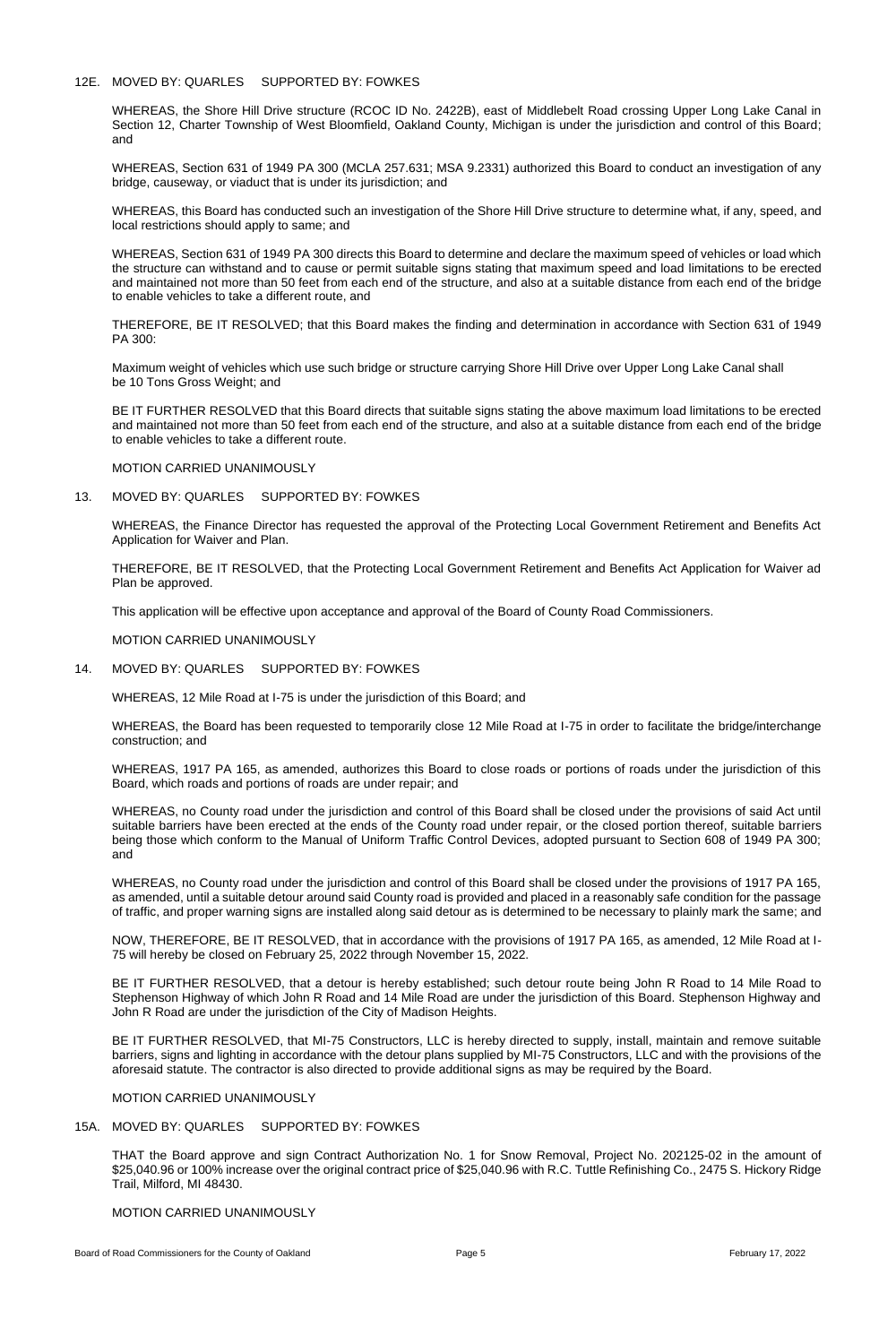## 15B. MOVED BY: QUARLES SUPPORTED BY: FOWKES

THAT the Board approve and sign Contract Authorization No. 1 for Snow Removal, Project No. 202125-02 in the amount of \$37,447.24 or 114%% increase over the original contract price of \$32,788.04 with Arrow Craft Construction LLC, 12180 Parkin Lane, Fenton, MI 48340.

MOTION CARRIED UNANIMOUSLY

### 16. MOVED BY: QUARLES SUPPORTED BY: FOWKES

THAT the Board approve the Local Cost Participation Agreement with Independence Township for Millage Resurfacing; Project No. 55981 & 55991 and authorize the Managing Director to execute the agreement on behalf of the Board.

## MOTION CARRIED UNANIMOUSLY

## 17A. MOVED BY: QUARLES SUPPORTED BY: FOWKES

WHEREAS, this Board, in cooperation with the Michigan Department of Transportation, has programmed the resurfacing work along Orchard Lake Road from Middlebelt Road to Old Telegraph Road, in the City of Sylvan Lake, as Road Commission for Oakland County Project No. 55011; and

WHEREAS, this Board has received Michigan Department of Transportation Contract No. 21-5524 for:

## PART A – FEDERAL PARTICIPATION

Hot mix asphalt cold milling, road widening and overlay, concrete curb and gutter, sidewalk ramps, drainage improvements, traffic signal work, permanent signing, and pavement markings along Orchard Lake Road from approximately 900 feet west of Middlebelt Road to Old Telegraph Road in the City of Sylvan Lake and Pontiac and Oakland County; and all together with necessary related work.

### PART B – NO FEDERAL PARTICIPATION

Irrigation work along the limits as described in PART A; and all together with necessary related work.

WHEREAS paragraph 19 of Contract No. 21-5524 states:

"This contract shall become binding on the parties hereto and of full force and effect upon the signing thereof by the duly authorized officials for the parties hereto and upon the adoption of the necessary resolutions approving said contract and authorizing the signatures thereto of the respective officials of the REQUESTING PARTY, a certified copy of which resolution shall be attached to this contract."

NOW, THEREFORE, BE IT RESOLVED that this Board approves Michigan Department of Transportation Contract No. 21-5524 for the resurfacing work along Orchard Lake Road from Middlebelt Road to Old Telegraph Road, in the City of Sylvan Lake, Oakland County, Michigan; and by this resolution authorizes the Managing Director to execute the contract on behalf of the Board.

### MOTION CARRIED UNANIMOUSLY

### 17B. MOVED BY: QUARLES SUPPORTED BY: FOWKES

WHEREAS, this Board, in cooperation with the Michigan Department of Transportation, has programmed the removal and replacement of the structure #8183 work along Hatchery Road over Clinton River (RCOC ID No. 2303A), in Waterford Township, as Road Commission for Oakland County Project No. 55493; and

WHEREAS, this Board has received Michigan Department of Transportation Contract No. 21-5503 for:

### PART A – STATE PARTICIPATION

The removal and replacement of the structure #8183, which carries Hatchery Road over Clinton River, Sections 10 and 15, T03N, R09E, Waterford Township, Oakland County, Michigan; including 27-inch prestressed concrete spread box beam, approach, sidewalk, guardrail, hot mix asphalt roadway reconstruction, culvert replacement, aggregate shoulder and shared use path, traffic signal replacement and pavement markings; and all together with necessary related work.

#### PART B – NO STATE PARTICIPATION

Bridge name plate for the structure as described in PART A; and all together with necessary related work.

WHEREAS paragraph 19 of Contract No. 21-5503 states:

"This contract shall become binding on the parties hereto and of full force and effect upon the signing thereof by the duly authorized officials for the parties hereto and upon the adoption of the necessary resolutions approving said contract and authorizing the signatures thereto of the respective officials of the REQUESTING PARTY, a certified copy of which resolution shall be attached to this contract."

NOW, THEREFORE, BE IT RESOLVED that this Board approves Michigan Department of Transportation Contract No. 21-5503 for the removal and replacement of structure #8183 work along Hatchery Road over Clinton River (RCOC ID No. 2303A), in Waterford Township, Oakland County, Michigan; and by this resolution authorizes the Managing Director to execute the contract on behalf of the Board.

# MOTION CARRIED UNANIMOUSLY

Board of Road Commissioners for the County of Oakland **Page 6 February 17, 2022** February 17, 2022